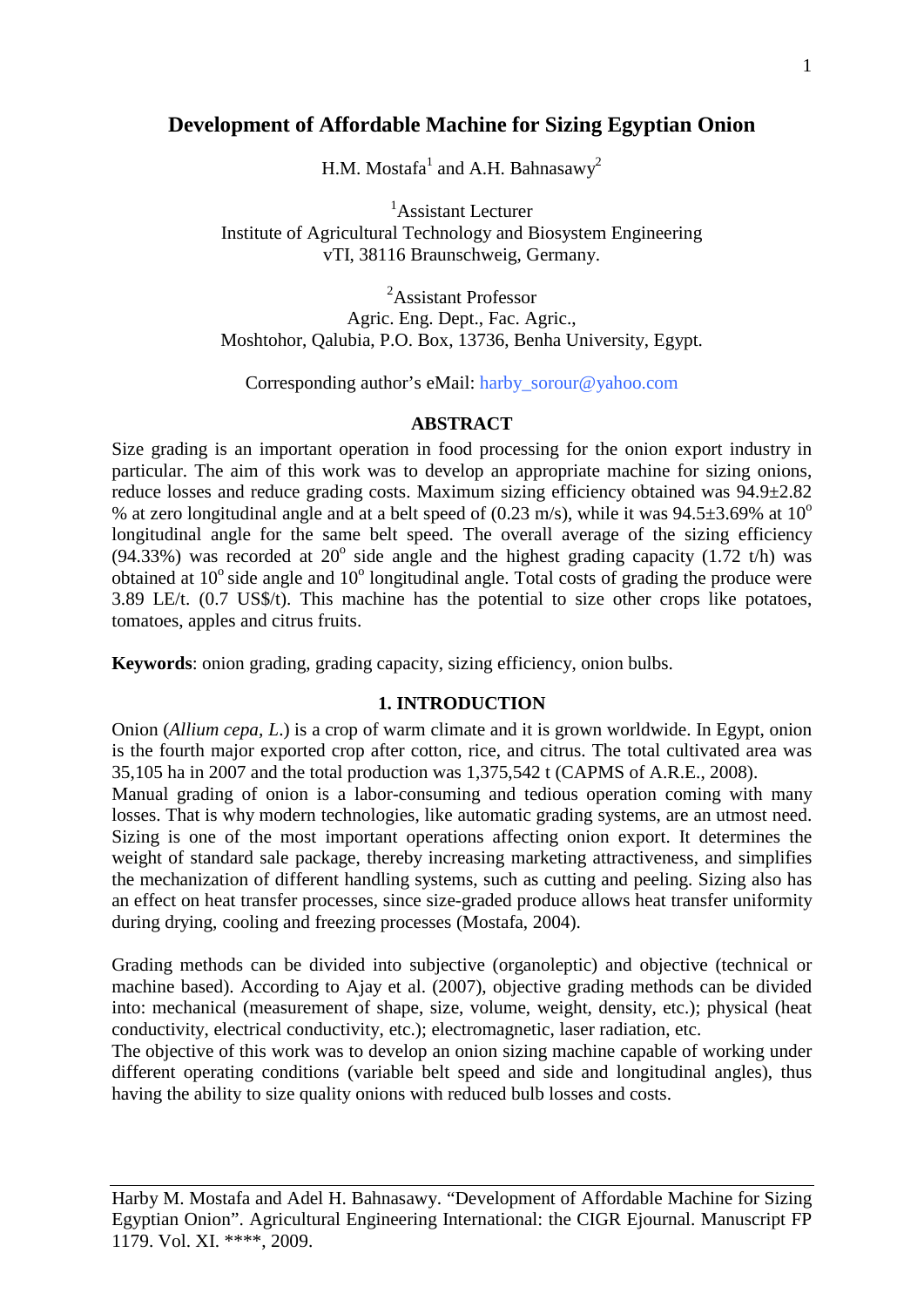Mosa (1998) designed a diverging bar or roller cylinder sizing machine for orange and Egyptian lime. His results showed that the optimum speed of the feeding conveyor was 0.15 m/s and the most suitable tilt angle ranged from  $3^\circ$  to  $6^\circ$  for the cylinder system.

Abdel-Rahman (1999) developed a handling machine for oranges and tomatoes. He analyzed the handling efficiency with respect to parameters such as feeding chain speed (0.15, 0.20, 0.25, 0.30 m/s), sieve speed (150, 200, 300 r/min), sieve slope angle (5, 10, 15 and 20 degrees), and type of cell shape (rectangular and square). He concluded that the optimum operating parameters for the machine were 0.20 m/s for the speed of the fruit feeding chain, 200 r/min for the sieve rocking speed and  $15^{\circ}$  of sieve slope angle, for both oranges and tomatoes handling using rectangular cell shape.

Amin (1994) developed a grading machine consisting of a rotating cylinder and perforated concave to grade potato, onion and oranges. The optimum grading performance can be summarized as: the suitable cell area for grading small potato (less than 40 g) was (35-45  $mm<sup>2</sup>$ ) and for (less than 50 g) was (45-50  $mm<sup>2</sup>$ ) with drum length of 100 cm, for medium potato sizes (less than 90 g) was  $(50-75 \text{ mm}^2)$  with drum length of 100 cm and big potato tuber was obtained at the outlet end of machine. The grading efficiency for the sizer can be calculated according to the following equation:

> $=\frac{M_1}{M_1}\times 100$ *M*

 $\eta = \frac{M}{I}$ 

where:

η is the sizing efficiency (%);

 $M<sub>1</sub>$  is the mass (kg) of the fruits (in correct weight) falling within the size category of all outlets; and

M is the total mass (kg).

Radwan (2000) stated that the total cost of sizing 1t of different varieties of potato, namely Diamant, Spunta and Draga, was 2.44, 2.39 and 2.46 \$ respectively, whereas for orange (Navel) it was 1.68 \$. Suliman et al. (1998) reported that the cost of materials and manufacturing of the grading machine that they developed was 740.74 \$. The running costs  $(fix + variable)$  of machine was 1.63 \$/h in the case of utilizing the machine for grading citrus fruits (orange and Egyptian lime). The capacity of their grading machine at its optimum speed was 4.2 t/h, which was much higher than the working capacity of an efficient worker  $(0.1 t/h)$ .

Mahmoudi et al. (2006) designed a separation system, based on combination of acoustic detection and artificial neural networks, for classifying four Iranian's export pistachio nut varieties. System accuracy was of 97.51%, which means that only 2.49% of the pistachio nuts were misclassified.

## **2. MATERIAL AND METHODS**

### **2.1 Sizer description**

The sizing machine consists of the main frame with sliding legs, an onion inlet, a conveyor belt, three outlets and the drive system (Fig.1).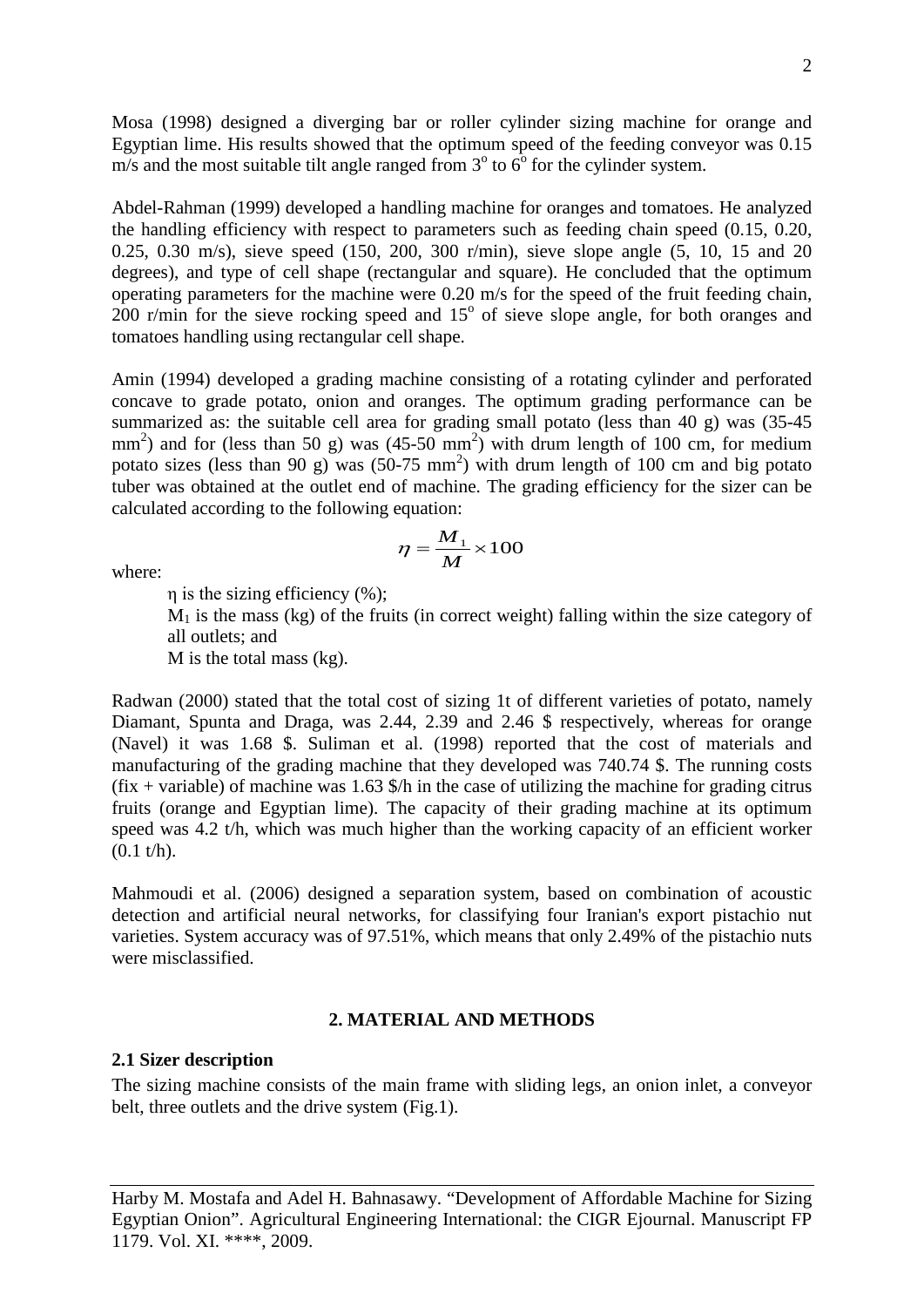#### **2.1.1 Main frame**

The main frame (length  $= 1.7$  m, width  $= 0.9$  m and height  $= 0.7$  m) was made from structural steel angles. The conveyor belt, the sizing unit and the electric motor were mounted onto this frame. The left edge of the frame has two outlets or openings of 30 cm wide each as outlet bearing a vertical sliding gate to control the size grading. The frame has six sliding legs to control the sizer longitudinal and side angles. For example, to increase the side angle it needs to increase the height of right side sliding legs. Similarly, to increase the longitudinal angle the height of the front sliding legs has to be increased.

### **2.1.2 Conveyor belt**

The conveyor belt was made of flat rubber strip. The belt runs over a drive roller and two freely rotating rollers (all of them made from steel, diameter 0.09 m,  $L = 0.7$  m and attached to two changeable bearings) such that each roller is fixed at the lateral side of frame by two ball bearings. The drive roller is connected to the upper pulley. The latter is driven by the lower pulley. One of the freely rotating rollers was fixed at 0.85 m from the drive roller. The other freely rotating roller was fixed at 1.7 m from the drive roller, and it included a mechanism to adjust the belt tension.



Figure (1): Schematic diagram of the sizer prototype.

1- Onion inlet 2- Upper pulley 3- V-belt 4- Electric motor 5- Base of motor 6- Control pin 7- Sliding legs 8- Main frame 9- Fixed bearing 10- Conveyor belt 11- Onions 12- Drive roller 13- Rotating roller 14-Side Barrier 15- Outlet for the size-group of smallest onions (diameter  $< 40$  mm) 16- Outlet for the medium-sized onions (40 mm < diameter < 70 mm) 17- Outlet for the largest onions (diameter >70 mm)

Harby M. Mostafa and Adel H. Bahnasawy. "Development of Affordable Machine for Sizing Egyptian Onion". Agricultural Engineering International: the CIGR Ejournal. Manuscript FP 1179. Vol. XI. \*\*\*\*, 2009.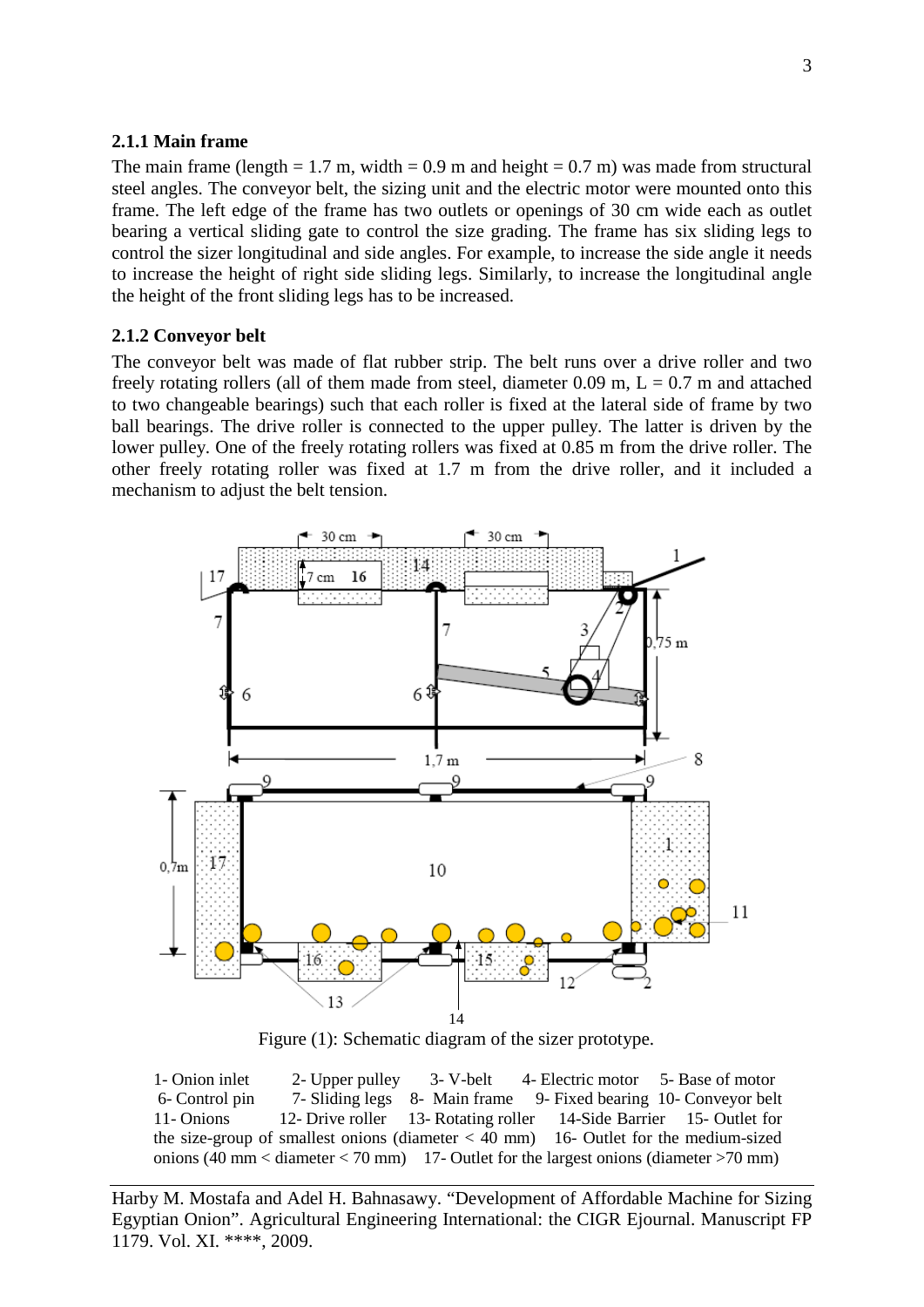### **2.1.3 Grading unit**

The grading unit consists of three outlet openings made on the left side of the machine and were used to separate onions into three size categories. The first outlet was rectangular in shape (L = 0.30 m and H = 0.04 m) for the small sized category ( $<$  0.04 m), the second outlet  $(L = 0.30 \text{ m} \text{ long and } H = 0.07 \text{ m})$  for medium size category (from 0.04 to 0.07 m). The third outlet  $(L = 0.15 \text{ m})$  for large size category ( $> 0.07 \text{ m}$ ).

### **2.2 Grading capacity improvement**

Four lanes (1, 2, 3, and 4, Figure 2) were implemented by fixing three partitions with openings on the conveyor belt to increase the grading capacity. These lanes were made similar to those on the sizer prototype before modification (Figure 1). To limit the movement of the onion bulb until close to the grading opening, these openings were adjusted at a distance, which suit the bulb movement on the belt as shown in Figure (2).



Figure (2): Sizer Prototype after modification

## **2.3 Power source and its transmission**

A 0.35 kW (1400 r/min) electric motor powered the developed grading machine. The motor was connected to a gear box to reduce its speed from 1400 to 17 r/min by combining pulleys of different diameters running over v-shaped belts.

#### **2.4 Grading efficiency**

A vernier caliper with a resolution of 0.01 mm was used to measure the linear onion dimensions for each outlet and calculate the ratio of well-classified bulbs to total number of bulbs (well-classified plus misclassified bulbs) for the same outlet. For example, the second outlet corresponds to the second onion category  $(4-7 \text{ cm diameter})$ : if a small bulb  $(< 4 \text{ cm})$ did not pass though the metering gap of first outlet and passed through the metering gap of the second, this bulb was counted with as a misclassified bulb. The grading efficiency of the outlet was calculated according to the following equation (Mostafa, 2004):

$$
\eta_1 = \frac{N_1}{n} \times 100
$$

where:

 $\eta_1$  is the sizing efficiency (%);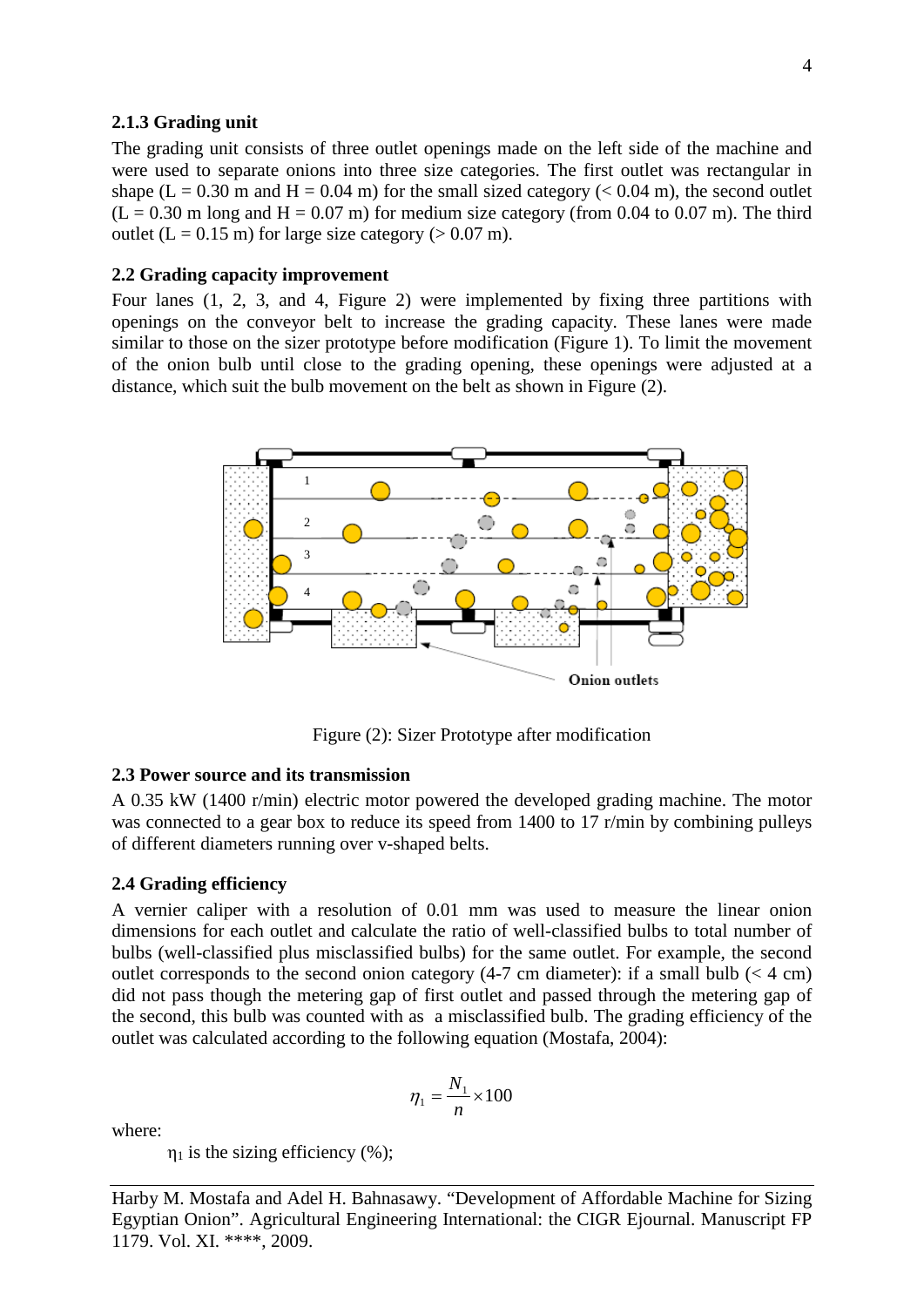$N_I$  is the number of the well-classified bulbs for an outlet;

*n* is the total number of bulbs passing through the metering gap of the considered outlet.

The total efficiency of the machine was calculated as the average of the efficiencies of each category using the following equation:

$$
\eta_{\text{Total}} = \frac{\eta_1 + \eta_2 + \eta_3}{3}
$$

where:

 $\eta_{\text{Total}}$  is the total grading efficiency of the machine  $(\%)$ .

 $\eta_1$ ,  $\eta_2$ ,  $\eta_3$  are the efficiencies of the classified bulbs for first, second, and third outlet respectively.

## **2.5 Grading capacity**

The grading capacity was calculated according to the following equation (Radwan, 2000):

$$
C = \frac{M \times 60}{T_G}
$$

where:

C is the grading capacity of the machine  $(kg/h)$ ; M is the mass of classified bulbs (kg) and  $T<sub>G</sub>$  is the grading time (min).

#### **2.6 Power consumption**

The power consumed (kW) was estimated by using the "super clamp meter-300 k" to measure the line current strength (I) and the potential difference (V). The following equations were used to calculate the total consumed power and the useful power (Mostafa, 2004).

$$
P = \frac{VI\cos\theta}{1000}(kW)
$$

where:

*I* is the current strength (A), *V* is the potential difference ( $V = 220$  volts); *cos*  $\theta$  is the power factor (0.64) and *P* is the power consumed under machine load (kW).

### **2.7 Cost of mechanical grading**

Fixed costs (deprecation, interest on investment, housing, insurance, and taxes) and variable costs (repair and maintenance, electricity, and labor) are the major capital input for most farmers. Grading cost (L.E. and \$/h) or (L.E. and \$/t) for proposed grading machine was estimated according to Radwan (2000).

## **2.8 The grading unit test procedure**

The unit performance and efficiency were tested by changing the longitudinal and side angles (by using the prototype sliding legs) at different conveyer belt speeds. Longitudinal angles were 0, 10 and 20 degrees and side angles were 10, 20 and 30 degrees. Belt speeds were kept at 0.10, 0.17, 0.23 and 0.30 m/s. The selection of angles and speeds were made according to Abd-Alla (2000), Abdel-Rahman (1999) and Amin (1994).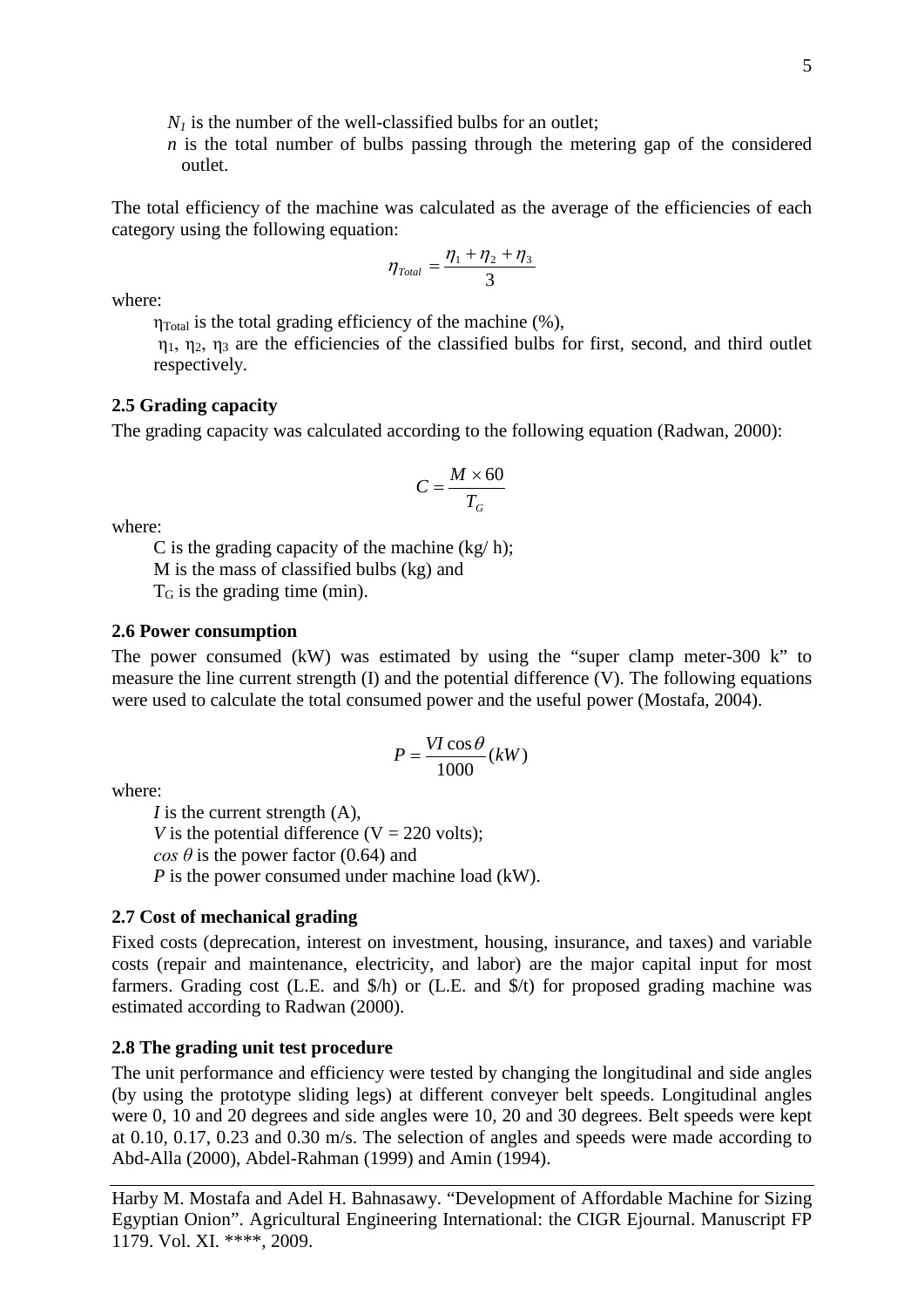For each prototype position (changing angles and speeds), the sizer ran for 15 minuets. One operator was used for manual bulb feeding and a plastic package was fixed with each outlet for bulbs collection. After that, the diameter of each bulb was measured with the vernier caliper to calculate the efficiencies, and all the bulbs were weighed to calculate the grading capacity.

#### **3. RESULTS AND DISCUSSION**

## **3.1 Grading Efficiency**

Table (1) shows the effect of side angle of the grading table and the belt speed on the grading efficiency at different longitudinal angles  $(0, 10$  and  $20^{\circ})$  of the table while side angles were 10, 20 and 30 $^{\circ}$  and belt speeds were 0.10, 0.17, 0.23 and 0.30 m/s.

Data reveal that grading efficiency increased with the increase in the side angle for the selected belt speeds and table longitudinal angle. The average grading efficiency obtained ranged from 85.6-93.5% for the side angle change from  $10-30^\circ$  at zero degree longitudinal angle, while it ranged from  $87.3\n-95\%$  and  $87.4\n-94.6\%$  for 10 and  $20^\circ$  longitudinal angles, respectively, for the same side angle that changed from 10-30°.

| <b>SD</b>                                             |  |  |  |  |  |  |  |  |  |
|-------------------------------------------------------|--|--|--|--|--|--|--|--|--|
| Longitudinal angle $= 0$ degree                       |  |  |  |  |  |  |  |  |  |
| 5.81                                                  |  |  |  |  |  |  |  |  |  |
| 4.30                                                  |  |  |  |  |  |  |  |  |  |
| 4.98                                                  |  |  |  |  |  |  |  |  |  |
|                                                       |  |  |  |  |  |  |  |  |  |
|                                                       |  |  |  |  |  |  |  |  |  |
| <b>SD</b><br>5.50<br>Longitudinal angle $= 10$ degree |  |  |  |  |  |  |  |  |  |
| 6.60                                                  |  |  |  |  |  |  |  |  |  |
| 3.16                                                  |  |  |  |  |  |  |  |  |  |
| 4.75                                                  |  |  |  |  |  |  |  |  |  |
|                                                       |  |  |  |  |  |  |  |  |  |
|                                                       |  |  |  |  |  |  |  |  |  |
| Longitudinal angle $= 20$ degree                      |  |  |  |  |  |  |  |  |  |
| 6.83                                                  |  |  |  |  |  |  |  |  |  |
| 7.12                                                  |  |  |  |  |  |  |  |  |  |
| 4.18                                                  |  |  |  |  |  |  |  |  |  |
|                                                       |  |  |  |  |  |  |  |  |  |
|                                                       |  |  |  |  |  |  |  |  |  |
|                                                       |  |  |  |  |  |  |  |  |  |

Table (1): Effect of side angle and belt speed on grading efficiency at different longitudinal angles

SD is the standard deviation

Further, in regards to the change in the longitudinal angle, data show that the change of side angle had greater effect on the grading efficiency compared to the longitudinal angle, where the change of longitudinal angle from  $0-20^\circ$  caused the grading efficiency to increase

Harby M. Mostafa and Adel H. Bahnasawy. "Development of Affordable Machine for Sizing Egyptian Onion". Agricultural Engineering International: the CIGR Ejournal. Manuscript FP 1179. Vol. XI. \*\*\*\*, 2009.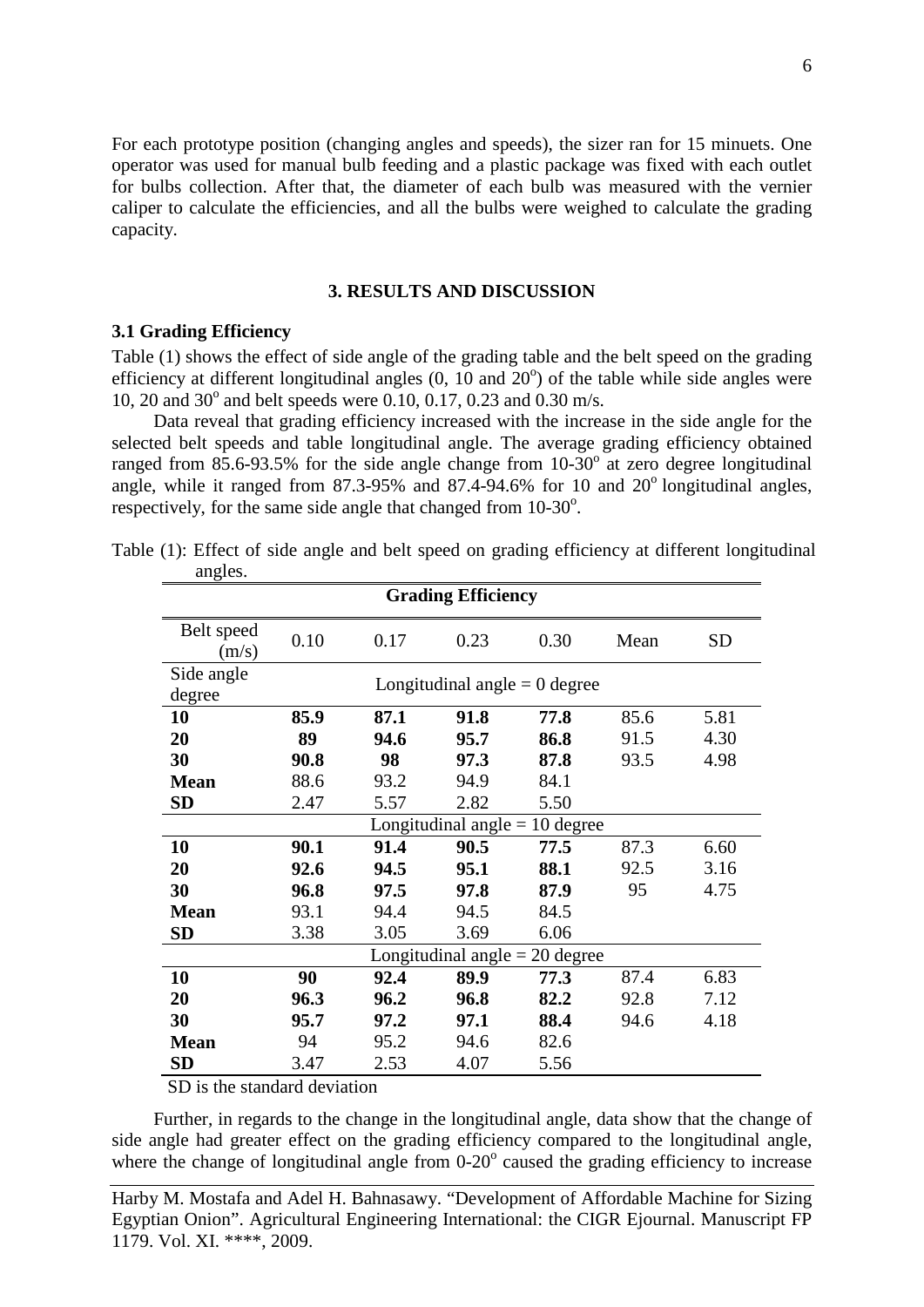by 5.4, 2.0, -0.3 and – 1.5 % at 0.10, 0.17, 0.23 and 0.30 m/s, respectively. Contrary to this, the change in the side angle from  $10-30^\circ$  increased the grading efficiency by 7.9, 7.7, and 7.2% at  $0.10$  and  $20^{\circ}$  longitudinal angles. Moreover, it can be seen from data that the grading efficiency increased with the increase in the speed which decreases dramatically by increasing the speed up to 0.3 m/s because of rolling most of small and medium onions toward longitudinal slope and go to large category. The minimum grading mean efficiency was  $84.1 \pm 5.5$ % at zero degree longitudinal angles for the highest speed (0.30 m/s), while its value was  $84.5\pm6.06\%$  and  $82.6\pm5.56\%$  at 10 and  $20^{\circ}$  longitudinal angles respectively for the same belt speed. The maximum grading efficiency was 94.9±2.82% at zero longitudinal angle, at the third speed (0.23 m/s), while it was  $94.5 \pm 3.69\%$  at 10<sup>o</sup>, at the same speed, while it was  $95.2 \pm 2.53\%$  at  $20^{\circ}$ , at the second speed (0.17 m/s), which means that when the longitudinal angle increases, the speed may be decreased to attain a high efficiency.

# **3.2 Grading capacity of the machine**

The data in Table (2) show that for all side and longitudinal angles of the grading tables, the grading capacity increased with increasing belt speed. The speed increased 3 times as a result while the change in grading capacity was 1.5 times. Further, data reveal that the change in the side angle had no effect on the grading capacity.

| rongnuumar angics.               |                                  |      |              |      |      |           |  |  |  |
|----------------------------------|----------------------------------|------|--------------|------|------|-----------|--|--|--|
| <b>Grading Capacity (t/h)</b>    |                                  |      |              |      |      |           |  |  |  |
| Belt speed<br>(m/s)              | 0.10                             | 0.17 | 0.23         | 0.30 | Mean | <b>SD</b> |  |  |  |
| Side angle<br>degree             | Longitudinal angle $= 0$ degree  |      |              |      |      |           |  |  |  |
| <b>10</b>                        | 0.58                             | 0.63 | 0.71         | 0.90 | 0.70 | 0.14      |  |  |  |
| 20                               | 0.52                             | 0.63 | 0.83<br>0.91 |      | 0.70 | 0.17      |  |  |  |
| 30                               | 0.52                             | 0.61 | 0.75         | 0.90 | 0.69 | 0.16      |  |  |  |
| <b>Mean</b>                      | 0.54                             | 0.62 | 0.76         | 0.90 |      |           |  |  |  |
| <b>SD</b>                        | 0.03                             | 0.01 | 0.06         | 0.01 |      |           |  |  |  |
|                                  | Longitudinal angle $= 10$ degree |      |              |      |      |           |  |  |  |
| 10                               | 0.62                             | 0.64 | 0.75         | 0.91 | 0.73 | 0.13      |  |  |  |
| 20                               | 0.59                             | 0.69 | 0.86         | 0.92 | 0.76 | 0.15      |  |  |  |
| 30                               | 0.60                             | 0.63 | 0.81         | 0.92 | 0.74 | 0.15      |  |  |  |
| <b>Mean</b>                      | 0.60                             | 0.65 | 0.80         | 0.91 |      |           |  |  |  |
| SD                               | 0.01                             | 0.03 | 0.05         | 0.01 |      |           |  |  |  |
| Longitudinal angle $= 20$ degree |                                  |      |              |      |      |           |  |  |  |
| 10                               | 0.63                             | 0.63 | 0.73         | 0.93 | 0.73 | 0.14      |  |  |  |
| 20                               | 0.60                             | 0.78 | 0.87         | 0.92 | 0.79 | 0.14      |  |  |  |
| 30                               | 0.60                             | 0.79 | 0.87         | 0.95 | 0.80 | 0.15      |  |  |  |
| <b>Mean</b>                      | 0.61                             | 0.73 | 0.82         | 0.93 |      |           |  |  |  |
| SD                               | 0.01                             | 0.08 | 0.08         | 0.01 |      |           |  |  |  |

Table (2): Effect of side angle and belt speed on capacity of grading unit at different longitudinal angles.

Multi-regression analysis was carried out to obtain an equation describing the relationship between the grading capacity and belt speed at different side angles. The best fit for the data was: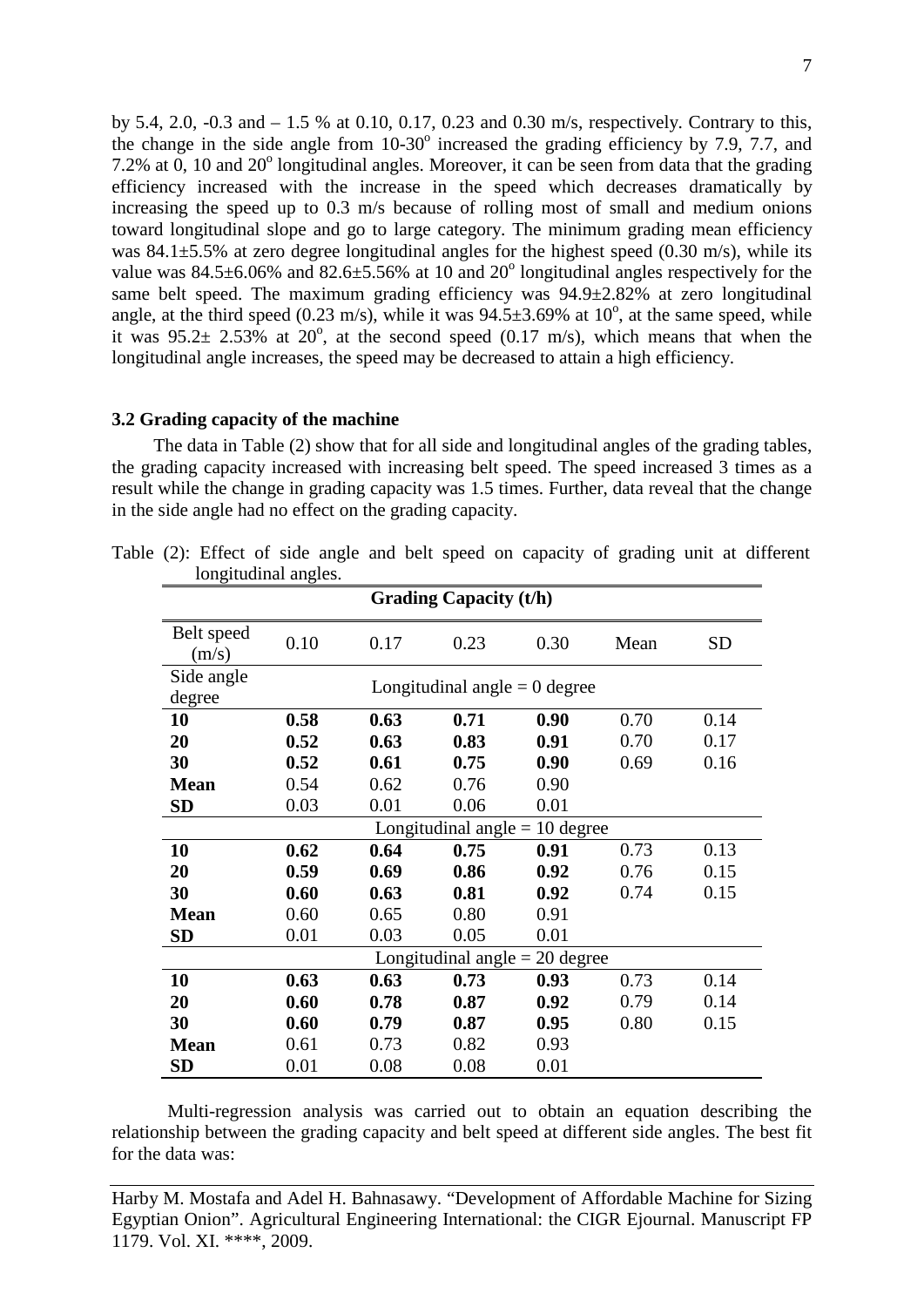| <b>Regression analysis</b>           |      |  |  |  |  |  |
|--------------------------------------|------|--|--|--|--|--|
| <b>Equation</b>                      |      |  |  |  |  |  |
| $\varphi = 0.377 + 1.705V - 0.0015S$ | 0.92 |  |  |  |  |  |

ϕ: Grading capacity; V: Belt speed; S: Side angle

## **3.3 Grading Capacity Improvement**

To increase the grading capacity, three feeding lanes were fixed on the belt and had the same openings or metering gaps for the grading of desired categories. Our results revealed that 0.23 m/s belt speed gave the best grading efficiency and capacity comparing with 0.2 m/s speed of fruit feeding chain, and 15 degree of sieve slope angle during orange and tomato handling (Matouk et al., 1999**)**. Data [Figure 3] show that the overall average of the highest grading mean efficiency (94.33%) was obtained for  $20^{\circ}$  side angle which was higher in value by 7.8 and 0.36% than those mean grading efficiencies obtained for 10 and  $30^{\circ}$  side angles, respectively. Adjusting the grading table at  $10^{\circ}$  longitudinal angle gave the highest grading mean efficiency (92.13%) which was higher in value by 1.36 and 0.20% than those achieved for zero and  $20^{\circ}$  side angles, respectively. From this, it may be concluded that changing the side angle has a greater effect on the grading efficiency compared to the effect of changing of the longitudinal angle at the same belt speed.

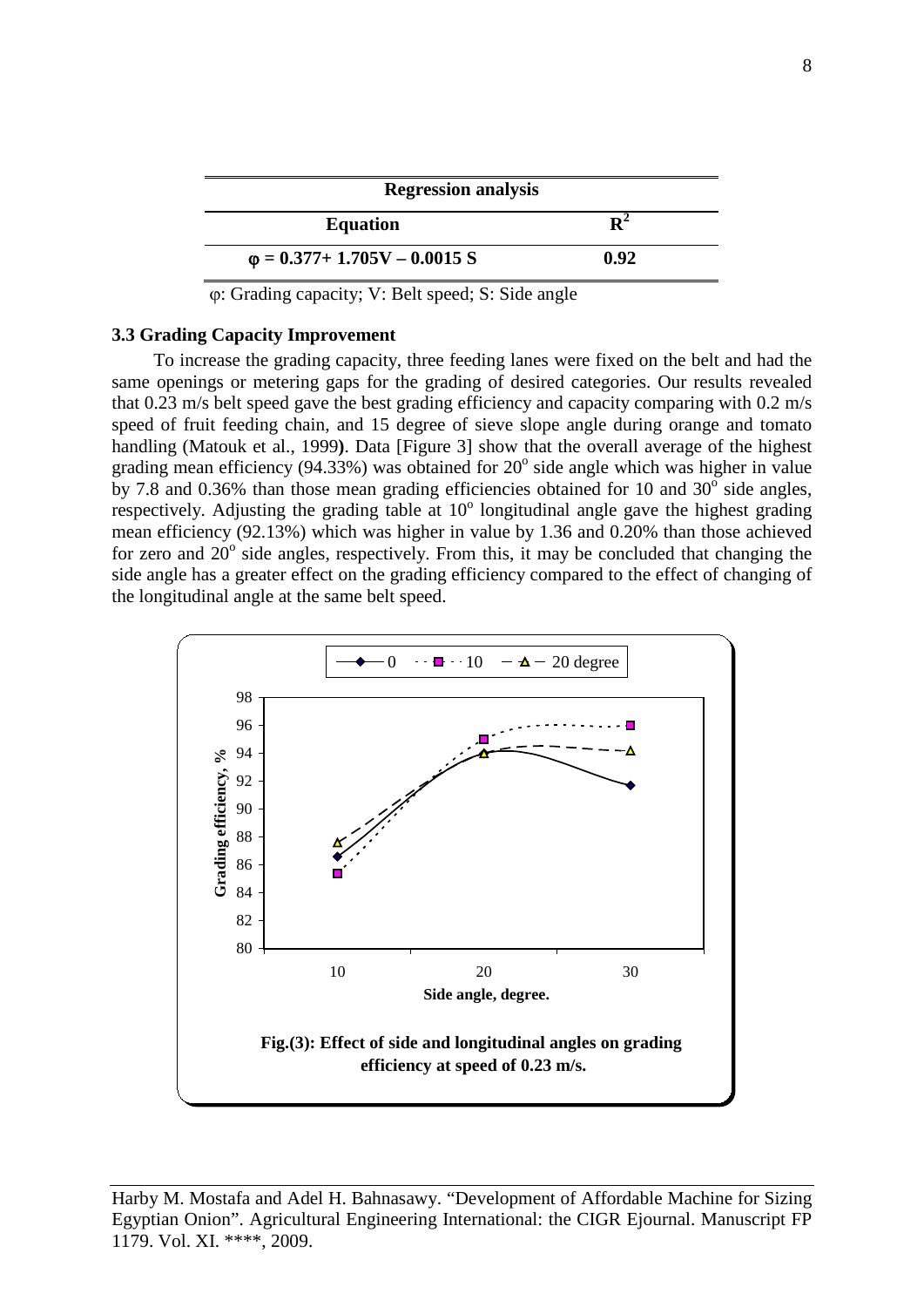Table (3) shows the effect of side and longitudinal angles on the grading capacity at 0.23 m/s belt speed. The highest grading capacity (1.72 t/h) was obtained at  $10^{\circ}$  side angle and  $10^{\circ}$ longitudinal angle while the lowest grading capacity (1.56 t/h) was achieved at  $20^{\circ}$  side angle and zero longitudinal angles. Generally, grading capacity improved at the lower side angle  $(10^{\circ})$ , which was higher than those of both angles  $(20 \text{ and } 30^{\circ})$ .

# **3.4 Cost Estimation of Onion Grading**

The cost of materials and manufacturing of the final designed and developed grading unit was 500 US \$. The total costs (Fixed plus variable) are 1.15 \$/h. Therefore total costs of grading one ton are 0.7 \$ comparing with 2.44 \$ for the total cost of grading one ton of potato (Diamant) or citrus fruits with a similar technique according to Suliman et al., 1998, and Radwan, 2000.

**Table (3): Effect of side and longitudinal angles on the grading capacity at belt speed of 0.23 m/s.**

| <b>Grading Capacity, t/h</b> |                |          |                   |      |      |               |      |      |               |
|------------------------------|----------------|----------|-------------------|------|------|---------------|------|------|---------------|
| Long.angle, degree           |                |          |                   | 10   |      |               | 20   |      |               |
| Side angle<br>degree         | $\mathbf{B}^*$ | $A^{**}$ | $\frac{0}{6}$ *** | B    | A    | $\frac{0}{0}$ | B    |      | $\frac{0}{0}$ |
| 10                           | 0.71           | 1.63     | 229.5             | 0.75 | 1.72 | 229.3         | 0.73 | 1.68 | 230.1         |
| 20                           | 0.83           | 1.56     | 187.9             | 0.86 | 1.65 | 191.8         | 0.87 | 1.66 | 190.8         |
| 30                           | 0.75           | 1.58     | 210.6             | 0.81 | 1.58 | 195.1         | 0.87 | l.60 | 183.9         |

\* B: before modification, \*\* A: after modification, \*\*\*%: increasing percent

# **4. CONCLUSION**

The results obtained lead us to conclude that the mechanical grading system developed far successfully fulfils its purpose. Onion grading with this technology is a prerequisite for further investigations and for their further improvement. The following recommendations should be considered: The optimum performance of this grading unit was achieved at the conveyor belt speed of 0.23 m/s, the longitudinal and side angles ranged from  $10^{\circ}$  to  $20^{\circ}$ . The electricity consumption of this unit was very low  $(0.35 \text{ kW} \cdot \text{h})$ , so a small generator can be used for operating the machine in the field or in places without a connection to the electricity-grad.

## **5. FUTURE WORK**

Future work, possibilities include adding an optimum feeding system for the machine, which should increase the capacity rate and decreases the cost of grading operation. The design machine could be utilized to grade other crops such as potatoes, tomatoes, apples and citrus. Using the machine with other crops may give better productivity.

# **6. REFERENCES**

Abd-alla, H.E. 2000. A weight grading machine for different fruits and vegetables. Misr J. Agric. Eng. 17 (3):675-696.

Abdel-Rahman, M.M 1999. Handling engineering of some vegetables and fruit crops. Unpublished Ph. D. Thesis, Agric. Mech. Dept., Agric. Fact. Mansoura Univ.